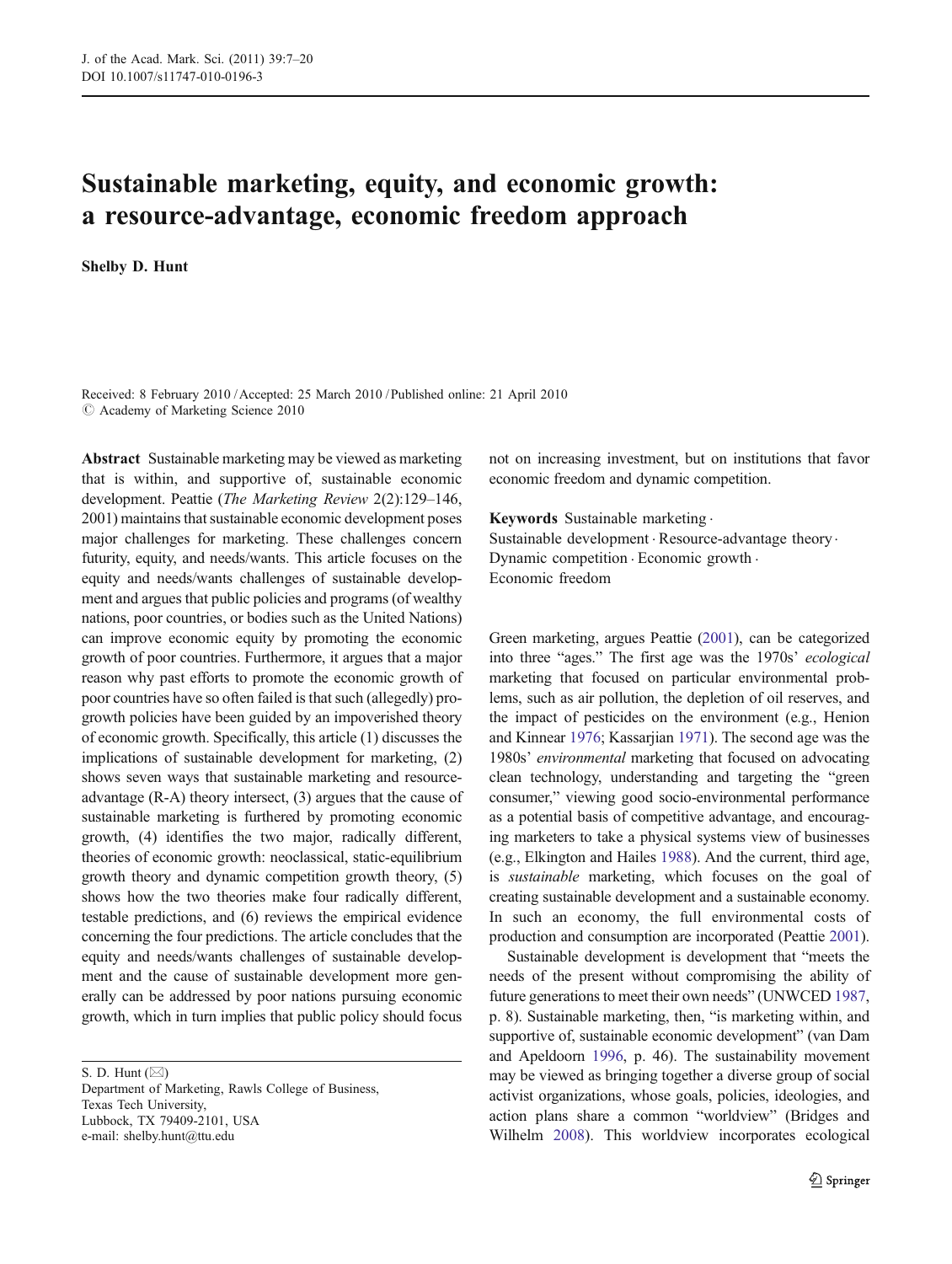(environmental), social (equity), and financial (economic) sustainability, which are often referred to as the "three Es" that constitute the "triple bottom line" (Savitz and Weber [2006\)](#page-13-0). Consistent with the triple bottom line, Peattie [\(2001\)](#page-13-0) maintains that sustainable economic development poses major challenges for marketing. These challenges concern futurity, equity, and needs/wants. The futurity challenge, he argues, is to focus not only on delivering satisfaction to customers and profits to investors in the current generation, but also to future generations. The *equity* challenge is to encourage a fair distribution across nations of the costs and benefits of economic development. The needs/wants challenge is to focus more on goods and services that meet the "basic survival needs" of poor nations instead of the "wants" of wealthy nations.

Consider the equity and needs/wants challenges stressed by Peattie ([2001\)](#page-13-0) (which are incorporated in the equity and economic aspects of the triple bottom line). There are at least two major ways that these challenges can be met. First, the present wealth and future income of developed nations can be redistributed to poor countries. Second, poor countries can create their own wealth by growing their economies. As to the redistribution option, experience suggests that, though redistributing wealth may temporarily alleviate hunger and address other survival needs, such wealth-transfers do not create sustainable, self-supporting societies. Rather, they result in countries that are permanently dependent on the largesse of wealthy nations. As to the second option, Peattie [\(2001](#page-13-0), p. 141) argues that, though one might expect that "more growth and more trade will help to ease the plight of the world's poor . . . experience suggests that it will not." As he points out, for the past half-century the economic growth of poor countries has been much lower than that of (already) wealthy nations.

This article focuses on the equity and needs/wants challenges of sustainable development. Specifically, it argues that public policies and programs (of wealthy nations, poor countries, or bodies such as the United Nations) can improve economic equity by promoting the economic growth of poor countries. A major reason why past efforts to promote the economic growth of poor countries have so often failed is that such (allegedly) progrowth policies have been guided by an impoverished theory of economic growth. There are two major, radically different, theories of economic growth: (1) neoclassical, static-equilibrium growth theory (e.g., Solow [1956](#page-13-0), [1957\)](#page-13-0) and (2) dynamic competition growth theory (e.g., Ellig [2001](#page-12-0)). Neoclassical theory maintains that the key to economic growth is increased investment. In contrast, dynamic competition theory, as exemplified by resourceadvantage (R-A) theory (e.g., Hunt [2000b](#page-13-0)), maintains that (1) growth results from the innovations that stem from the process of competition and (2) the dynamic process of competition that promotes economic growth is facilitated by institutions that foster economic freedom. I argue that the reason that past efforts to improve economic equity by fostering economic growth have so often failed is that such efforts were guided by the wrong theory of economic growth, that is, neoclassical growth theory.

Therefore, this article's recommendation that economic equity be addressed by policies that promote economic growth requires an understanding of the two major theories of economic growth. My discussion is organized as follows. First, I discuss the dynamic process of competition identified by R-A theory and show seven ways in which the concepts and approaches found in discussions of sustainable marketing intersect with the structure and foundations of R-A theory. The seventh way, I argue, provides an additional reason for those who promote sustainability to promote the economic growth of poor societies. Then, I provide a brief review of neoclassical growth theory and develop four predictions (or theses) from it: (1) the capital-labor ratio dominates technological progress in fostering economic growth, (2) investment causes economic growth, (3) technological progress is exogenous to competition, and (4) growth is institutionsneutral. I then develop R-A theory's view that economic growth is endogenous to the process of competition and show how it makes four predictions that are opposite to those of neoclassical growth theory. The article then explores the empirical evidence regarding the four theses.<sup>1</sup>

# The resource-advantage theory of competition

Resource-advantage theory is an evolutionary, process theory of competition that is interdisciplinary in the sense that it has been developed in the literatures of several different disciplines. These disciplines include marketing (Hunt [1997a](#page-12-0), [1999,](#page-13-0) [2000b,](#page-13-0) [c](#page-13-0), [2001](#page-13-0), [2002a](#page-13-0), [b](#page-13-0); Hunt and Arnett [2001,](#page-13-0) [2003](#page-13-0), [2004](#page-13-0); Hunt and Derozier [2004](#page-13-0); Hunt and Madhavaram [2006a,](#page-13-0) [b](#page-13-0); Hunt and Morgan [1995,](#page-13-0) [1996,](#page-13-0) [1997](#page-13-0), [2005;](#page-13-0) Morgan and Hunt [2002\)](#page-13-0), management (Hunt [1995](#page-12-0), [2000a](#page-13-0); Hunt and Lambe [2000\)](#page-13-0), economics (Hunt [1997b](#page-12-0), [c](#page-13-0), [d,](#page-13-0) [2000d](#page-13-0), [2002c\)](#page-13-0), ethics (Arnett and Hunt [2002\)](#page-12-0), law (Grengs [2006](#page-12-0)), and general business (Hunt [1998;](#page-13-0) Hunt and Arnett [2006;](#page-13-0) Hunt and Duhan  $2002$ ).<sup>2</sup> R-A theory is

<sup>&</sup>lt;sup>1</sup> This article's analysis of economic growth draws heavily on Hunt ([1997b](#page-12-0), [c,](#page-13-0) [d,](#page-13-0) [1998,](#page-13-0) [2000b](#page-13-0), [2007](#page-13-0)) and Hunt and Arnett ([2001](#page-13-0), [2003](#page-13-0)). Readers are encouraged to review these sources for more detailed analyses of some of the issues discussed in this article.

<sup>&</sup>lt;sup>2</sup> These articles include only a small sample of the articles that either develop the theory or use it as a basis for theoretical or empirical analyses. See Hunt and Morgan [\(2005](#page-13-0)) for more.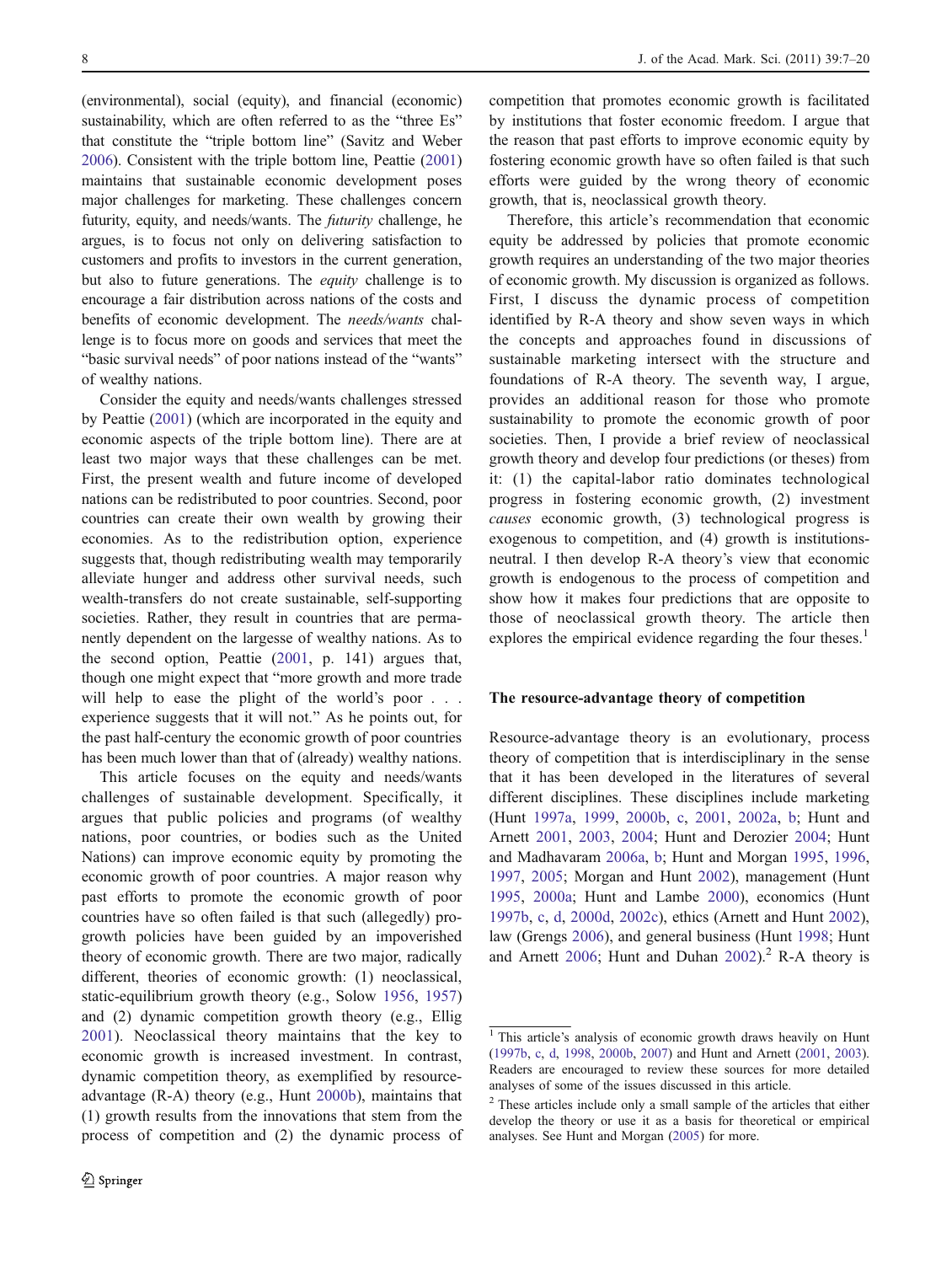also interdisciplinary in that it draws on, and has affinities with, numerous other theories and research traditions, including evolutionary economics, "Austrian" economics, the historical tradition, the resource-based tradition, the competence-based tradition, institutional economics, and economic sociology.

The knowledge content of a research tradition derives from its foundational premises. As introduced in Hunt and Morgan ([1995,](#page-13-0) [1997](#page-13-0)) and further explicated in Hunt [\(2000b](#page-13-0)), the foundational premises of resource-advantage theory are:

- P1: Demand is heterogeneous across industries, heterogeneous within industries, and dynamic.
- P2: Consumer information is imperfect and costly.
- P3: Human motivation is constrained self-interest seeking.
- P4: The firm's objective is superior financial performance.
- P5: The firm's information is imperfect and costly.
- P6: The firm's resources are financial, physical, legal, human, organizational, informational, and relational.
- P7: Resource characteristics are heterogeneous and imperfectly mobile.
- P8: The role of management is to recognize, understand, create, select, implement, and modify strategies.
- P9: Competitive dynamics are disequilibrium-provoking, with innovation endogenous.

The structure and foundations of R-A theory

Our overview of the structure and foundations of R-A theory will follow closely the theory's treatment in Hunt [\(2000b](#page-13-0)). Resource-advantage theory is a general theory of competition that describes the process of competition. Figures [1](#page-3-0) and [2](#page-3-0) provide schematic depictions of R-A theory's key constructs. Using Hodgson's ([1993\)](#page-12-0) taxonomy, R-A theory is an evolutionary, disequilibrium-provoking, process theory of competition, in which innovation and organizational learning are endogenous, firms and consumers have imperfect information, and entrepreneurship, institutions, and public policy affect economic performance. Evolutionary theories of competition require units of selection that are (1) relatively durable, that is, they can exist, at least potentially, through long periods of time, and (2) heritable, that is, they can be transmitted to successors. For R-A theory, both firms and resources are proposed as the heritable, durable units of selection, with competition for comparative advantages in resources constituting the selection process.

At its core, R-A theory combines heterogeneous demand theory with a resource-based view of the firm

(see premises P1, P6, and P7). $3$  Contrasted with perfect competition, heterogeneous demand theory views intraindustry demand as significantly heterogeneous with respect to consumers' tastes and preferences. Hence, it is inappropriate to draw demand curves for most industries. Indeed, because of heterogeneous intra-industry demand, industries are best viewed as collections of market segments. Therefore, viewing products as bundles of attributes, different market offerings or "bundles" are required for different market segments within the same industry. Contrasted with the view that the firm is a production function that combines homogeneous, perfectly mobile "factors" of production, resource-based theory holds that the firm is a combiner of heterogeneous, imperfectly mobile entities that are labeled "resources." These heterogeneous, imperfectly mobile resources, when combined with heterogeneous demand, imply significant diversity as to the sizes, scopes, and levels of profitability of firms within the same industry.

As diagramed in Figs. [1](#page-3-0) and [2](#page-3-0), R-A theory stresses the importance of (1) market segments, (2) heterogeneous firm resources, (3) comparative advantages/disadvantages in resources, and (4) marketplace positions of competitive advantage/disadvantage. In brief, market segments are defined as intra-industry groups of consumers whose tastes and preferences with regard to an industry's output are relatively homogeneous. Resources are defined as the tangible and intangible entities available to the firm that enable it to produce efficiently and/or effectively a market offering that has value for some market segment(s). Thus,

<sup>&</sup>lt;sup>3</sup> Given that both the resource-based view (RBV) and R-A theory see firms as combiners of heterogeneous, imperfectly mobile resources, what are the differences between RBV and R-A theory? The differences are numerous. For example, works on RBV generally (1) view RBV as exclusively a theory of the firm, (2) view innovation as exogenous to the firm, (3) view competition among firms to be equilibrating, (4) view demand as outside their theory, (5) confound marketplace positions of competitive advantage with the comparative advantages in resources that lead to the positions of competitive advantage, (6) view the firm as seeking "economic rents" (and, by implication, view firms' behavior as undesirable for society), and (7) are silent with respect to the public policy implications of RBV.

In contrast, R-A theory (1) is a theory of competition that includes a theory of the firm, (2) views innovation as endogenous to the process of firms' competing, (3) views competition among firms to be evolutionary and disequilibrating, (4) incorporates a theory of demand, (5) clearly distinguishes marketplace positions of competitive advantage from the comparative advantages in resources that lead to the positional advantages, (6) views the firm as seeking superior financial performance (and shows how this pursuit is highly beneficial to society), and (7) maintains that the theory has public policy implications and, indeed, has developed such implications in Hunt ([2000b](#page-13-0), [2007\)](#page-13-0), Hunt and Arnett [\(2001](#page-13-0)), and Grengs [\(2006](#page-12-0)).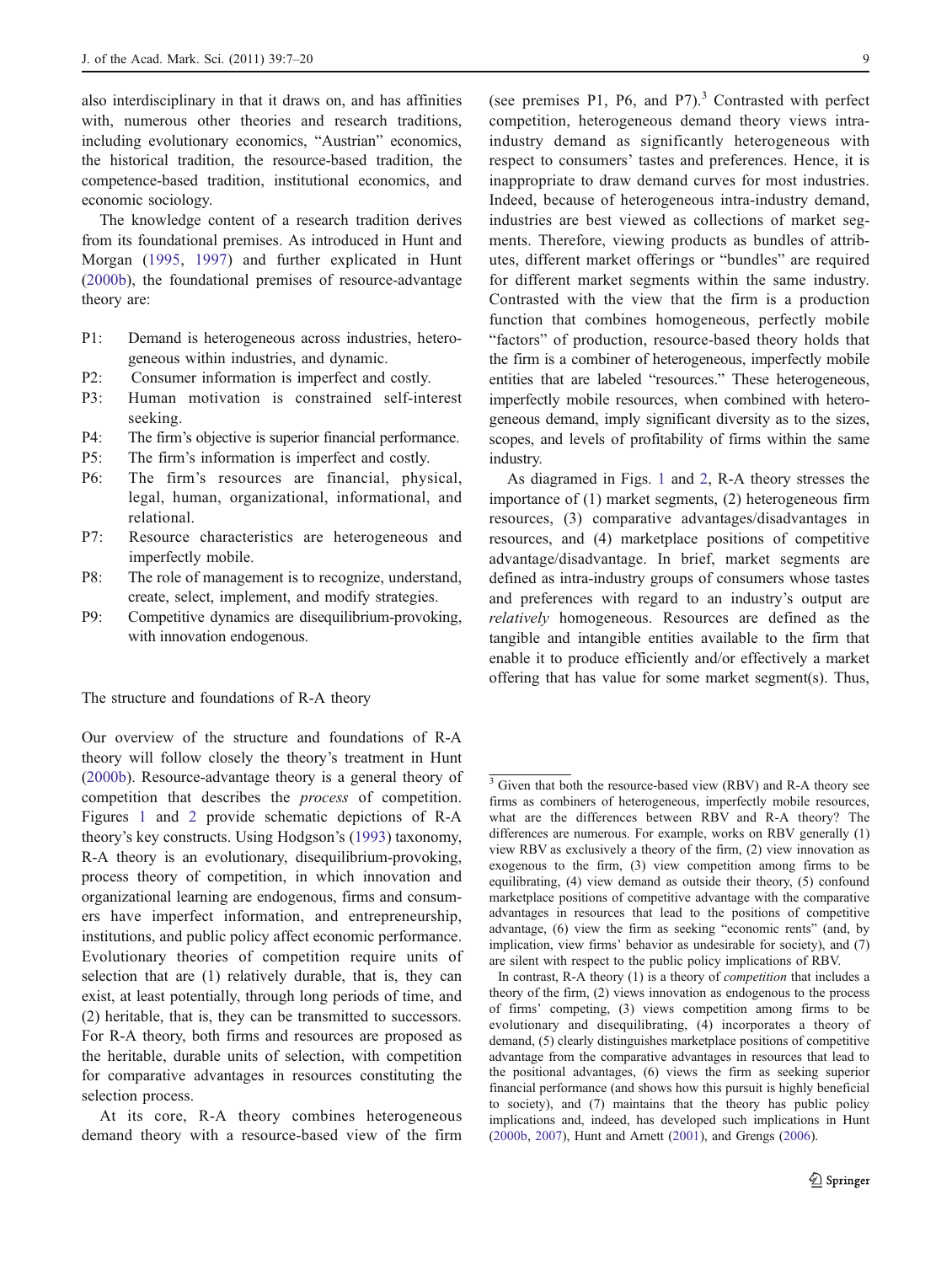<span id="page-3-0"></span>

Figure 1 A Schematic of the Resource-Advantage Theory of Competition. Read: Competition is the disequilibrating, ongoing process that consists of the constant struggle among firms for a comparative advantage in resources that will yield a marketplace position of competitive advantage and, thereby, superior financial

resources are not just land, labor, and capital, as in neoclassical theory. Rather, resources can be categorized as:

- & Financial (e.g., cash resources, access to financial markets),
- Physical (e.g., plant, equipment),
- Legal (e.g., trademarks, licenses),

performance. Firms learn through competition as a result of feedback from relative financial performance "signaling" relative market position, which, in turn signals relative resources. Source: Adapted from Hunt and Morgan ([1997\)](#page-13-0).

- & Human (e.g., the skills and knowledge of individual employees),
- & Organizational (e.g., competences, controls, policies, culture),
- & Informational (e.g., knowledge from consumer and competitive intelligence), and



#### Relative Resource-Produced Va lue

Figure 2 Competitive Position Matrix. Read: The marketplace position of competitive advantage identified as Cell 3A, for example, in segment A results from the firm, relative to its competitors, having a resource assortment that enables it to produce an offering that (a) is perceived to be of superior value by consumers in that segment and (b) is produced at lower costs than rivals. Note: Each competitive position matrix constitutes a different market segment (denoted as segment A, segment B,...). Source: Adapted from Hunt and Morgan ([1997\)](#page-13-0).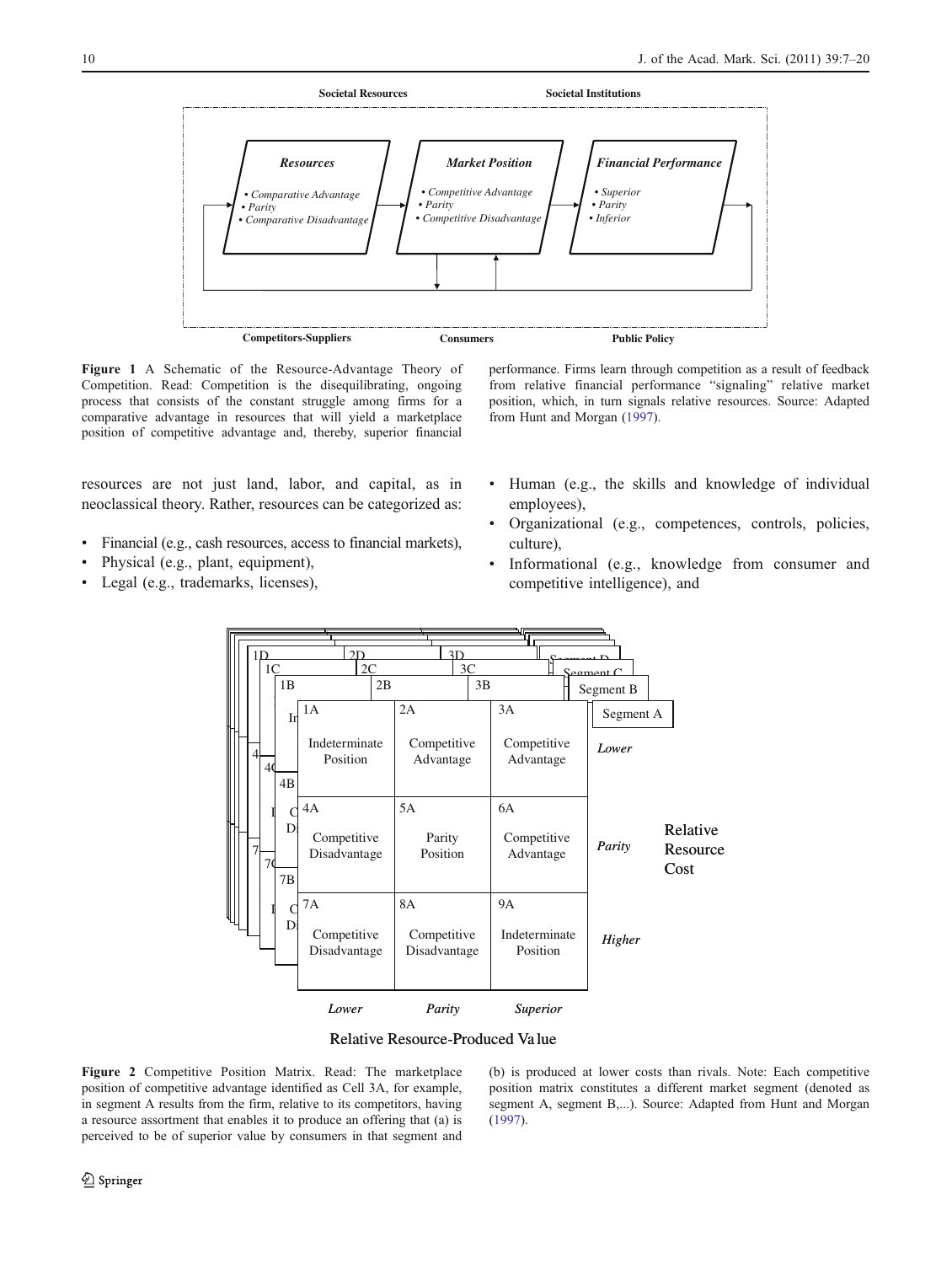Relational (e.g., relationships with suppliers and customers).

Each firm in the marketplace will have at least some resources that are unique to it (e.g., very knowledgeable employees, efficient production processes) that could constitute a comparative advantage in resources that could lead to positions of competitive advantage (i.e., cells 2, 3, and 6 in Fig. [2](#page-3-0)) in the marketplace. Some of these resources are not easily copied or acquired (i.e., they are relatively immobile). Therefore, such resources (e.g., culture, competences, and processes) may be a source of long-term competitive advantage in the marketplace.

Just as international trade theory recognizes that nations have heterogeneous, immobile resources and focuses on the importance of comparative advantages in resources to explain the benefits of trade, R-A theory recognizes that many of the resources of firms within the same industry are significantly heterogeneous and relatively immobile. Therefore, analogous to nations, some firms will have a comparative advantage and others a comparative disadvantage in efficiently and/or effectively producing particular market offerings that have value for particular market segments.

Specifically, as shown in Fig. [1](#page-3-0) and further explicated in Fig. [2](#page-3-0), when firms have a comparative advantage in resources, they will occupy marketplace positions of competitive advantage for some market segment(s). Marketplace positions of competitive advantage then result in superior financial performance. Similarly, when firms have a comparative disadvantage in resources they will occupy positions of competitive disadvantage, which will then produce inferior financial performance. Therefore, firms compete for comparative advantages in resources that will yield marketplace positions of competitive advantage for some market segment(s) and, thereby, superior financial performance. As Fig. [1](#page-3-0) shows, how well competitive processes work (to, for example, foster productivity and economic growth) is significantly influenced by five environmental factors: the societal resources on which firms draw, the societal institutions that form the "rules of the game" (North [1990\)](#page-13-0), the actions of competitors and suppliers, the behaviors of consumers, and public policy decisions.

Consistent with its Schumpeterian heritage, R-A theory places great emphasis on innovation, both proactive and reactive. The former is innovation by firms that, although motivated by the expectation of superior financial performance, is not prompted by specific competitive pressures—it is genuinely entrepreneurial in the classic sense of entrepreneur. In contrast, the latter is innovation that is directly prompted by the learning process of firms' competing for the patronage of market segments. Both proactive and reactive innovation can be "radical" or "incremental," and both contribute to the dynamism of R-A competition.

Firms (attempt to) learn in many ways—by formal market research, seeking out competitive intelligence, dissecting competitor's products, benchmarking, and test marketing. What R-A theory adds to extant work is how the process of competition itself contributes to organizational learning. As the feedback loops in Fig. [1](#page-3-0) show, firms learn through competition as a result of the feedback from relative financial performance signaling relative market position, which in turn signals relative resources. When firms competing for a market segment learn from their inferior financial performance that they occupy positions of competitive disadvantage (see Fig. [2\)](#page-3-0), they attempt to neutralize and/or leapfrog the advantaged firm(s) by acquisition and/or innovation. That is, they attempt to acquire the same resource as the advantaged firm(s) and/or they attempt to innovate by imitating the resource, finding an equivalent resource, or finding (creating) a superior, nonsurpassable resource. Here, "superior" implies that the innovating firm's new resource enables it to surpass the previously advantaged competitor in terms of either relative costs (i.e., an efficiency advantage), or relative value (i.e., an *effectiveness* advantage), or both.<sup>4</sup>

Firms occupying positions of competitive advantage can continue to do so if (1) they continue to reinvest in the resources that produced the competitive advantage, and (2) rivals' acquisition and innovation efforts fail. Rivals will fail (or take a long time to succeed) when an advantaged firm's resources are either protected by such societal institutions as patents, or the advantage-producing resources are causally ambiguous, socially or technologically complex, tacit, or have time compression diseconomies.

Competition, then, is viewed as an evolutionary, disequilibrium-provoking process. It consists of the constant struggle among firms for comparative advantages in resources that will yield marketplace positions of competitive advantage and, thereby, superior financial performance. Once a firm's comparative advantage in resources enables it to achieve superior performance through a position of competitive advantage in some market segment(s), competitors attempt to neutralize and/or leapfrog the advantaged firm through acquisition, imitation, substitution, or major innovation. R-A theory is, therefore, inherently dynamic. Disequilibrium, not equilibrium, is the norm. In the terminology of Hodgson's [\(1993](#page-12-0)) taxonomy of evolutionary economic theories, R-A theory is non-consummatory: it has no endstage, only a never-ending process of change. The implication is that, though market-based economies are moving, they are not moving toward some final state, such as a Paretooptimal, general equilibrium.

<sup>4</sup> Most resource-based theorists focus on inimitable resources. This may be because most resource-based theorists still rely on the neoclassical tradition in economics, in which innovation is exogenous to competition. The idea of "nonsurpassable resources" is uniquely associated with R-A theory.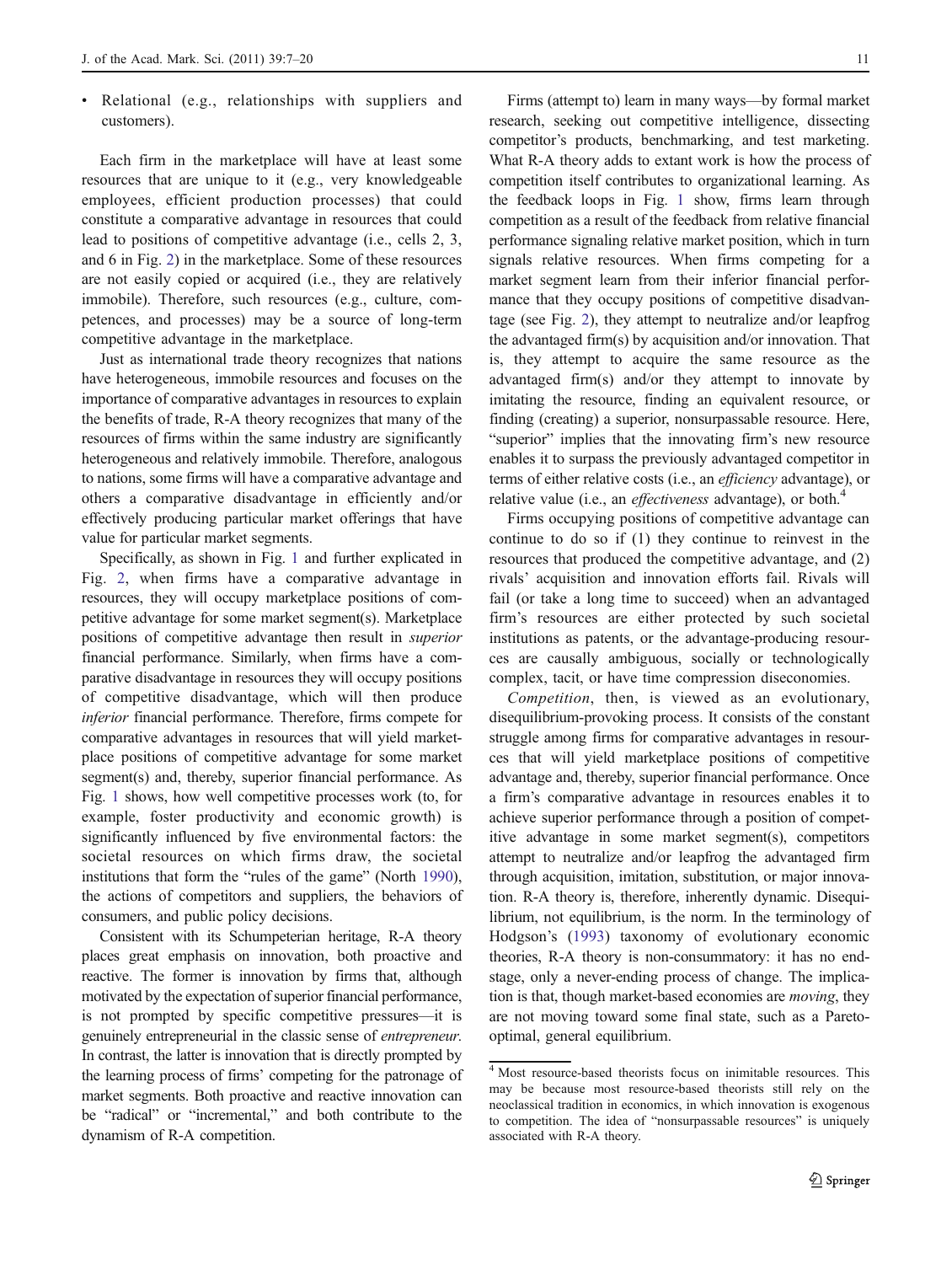#### Sustainable marketing and R-A theory

Most of the works developing sustainable marketing are normative, yet R-A theory is a positive theory of competition. How, then, can the positive, R-A theory relate to normative, sustainable marketing theory? Note that many owners, executives, managers, and employees of firms, as well as many consumers, often act in accordance with the prescriptions of sustainable marketing theory. I argue that many of the concepts, strategic approaches, and behaviors in discussions of sustainable marketing are consistent with the structure and foundations of R-A theory. Indeed, sustainable marketing intersects with R-A theory in several ways.

First, much of sustainable marketing focuses on the "green consumer" as a market segment to be analyzed, encouraged, and cultivated. Similarly, R-A theory maintains that competition is not industry-wide, but segment, by segment, by segment. Therefore, unlike neoclassical theory, the process of competition in R-A theory is compatible with focusing on the green consumer segment.

Second, note that human motivation in R-A theory is viewed as constrained self-interest seeking. To be taken seriously, any theory of human motivation must acknowledge self-interest seeking. Therefore, the theory acknowledges the obvious fact self-interest seeking motivates much individual behavior. However, for R-A theory, alone among theories of competition, the self-interest seeking of consumers is constrained by their personal moral codes. As a consequence, when the personal moral codes of some consumers place a high value on protecting the environment, such consumers can constitute a green consumer segment. Therefore, by virtue of its human motivation premise, R-A theory can explain the existence of green segments.

Third, like consumers, the owners, executives, managers, and employees of for-profit firms are also motivated by constrained, self-interest seeking. It is true that the owners, executives, managers, and employees of for-profit firms expect to receive financial (and other) rewards for their investments and services. However, it is also true that their personal moral codes may prompt them to sacrifice some financial rewards for the purpose of achieveing socially and environmentally desirable outcomes. Therefore, R-A theory, alone among theories of competition, can explain the existence of noncoerced, socially responsible behavior associated with sustainability.

Fourth, there are times when a market offering is more valuable to consumers not because it is intrinsically more "green," but because it is produced by "green" production processes. Therefore, for R-A theory, the strategy of positioning a firm as engaging in sustainable production processes, when such a positioning is successful, may provide the firm with a resource that contributes to the firm's ability to produce market offerings that are viewed as

more valuable than competitors' offerings. Thus, R-A theory accommodates not only the strategy of producing inherently "green" market offerings, but also the strategy of producing offerings by "green" means.

Fifth, sustainable marketing is associated with firms having employees with personal moral codes that are opposed to the ethical egoism of utility maximizing. As argued in detail in Hunt ([1997d\)](#page-13-0), consider two firms, A and B, that are competing for the same market segment. Assume that A has (primarily) employees who are guided by ethical egoism, whereas B has screened its employees in such a manner that they are, again primarily, guided by deontological ethics. In such a situation, A will have transformational costs (e.g., costs associated with shirking, cheating, stealing, monitoring, and free riding) that B avoids. In R-A theory's terms, the fact that B's employees, guided by deontological ethics, are trustworthy results in an intangible, comparative-advantage producing resource for B, when competing with A. Ceteris paribus, B will then occupy a marketplace position of competitive advantage (see Fig. [2](#page-3-0)) vis-à-vis A. Therefore, R-A theory, alone among theories of competition, can show the mechanism by which firms can achieve competitive advantage by focusing on hiring employees whose personal moral codes are consistent with the ethics of sustainable marketing.

Sixth, note that for R-A theory the firm's primary objective is assumed to be superior financial performance. Consistent with the self-interest seeking dimension of human behavior, superior financial performance is argued to be the firm's primary objective because superior rewards flow to the owners, executives, managers, and employees of firms that produce superior financial results. However, note also that the accomplishment of superior financial performance can also enable firms to pursue other objectives, such as those emphasized in sustainable marketing, for example, contributing to social causes and protecting the environment. For-profit organizations differ from their not-for-profit cousins in that the former, but not the latter, are for profit. Indeed, prolonged inferior performance threatens the firm's survival and prevents the accomplishment of secondary objectives. Bankrupt firms protect and promote no interests, including environmental interests. Another way to phrase the foregoing is that wealthy firms are more likely to promote sustainable marketing than are poor firms, which implies that the cause of sustainable marketing is furthered by promoting wealthy firms.

Seventh, for R-A theory, nations are like firms. Indeed, the original label for R-A theory, was the "comparative advantage theory of competition" (Hunt and Morgan [1995\)](#page-13-0), which drew on international trade theory.<sup>5</sup> The implication of viewing nations as like firms is that, just as wealthy firms

 $5$  The label "R-A theory" was adopted in Hunt ([1995\)](#page-12-0) because we discovered that readers found "comparative advantage theory" to be confusing.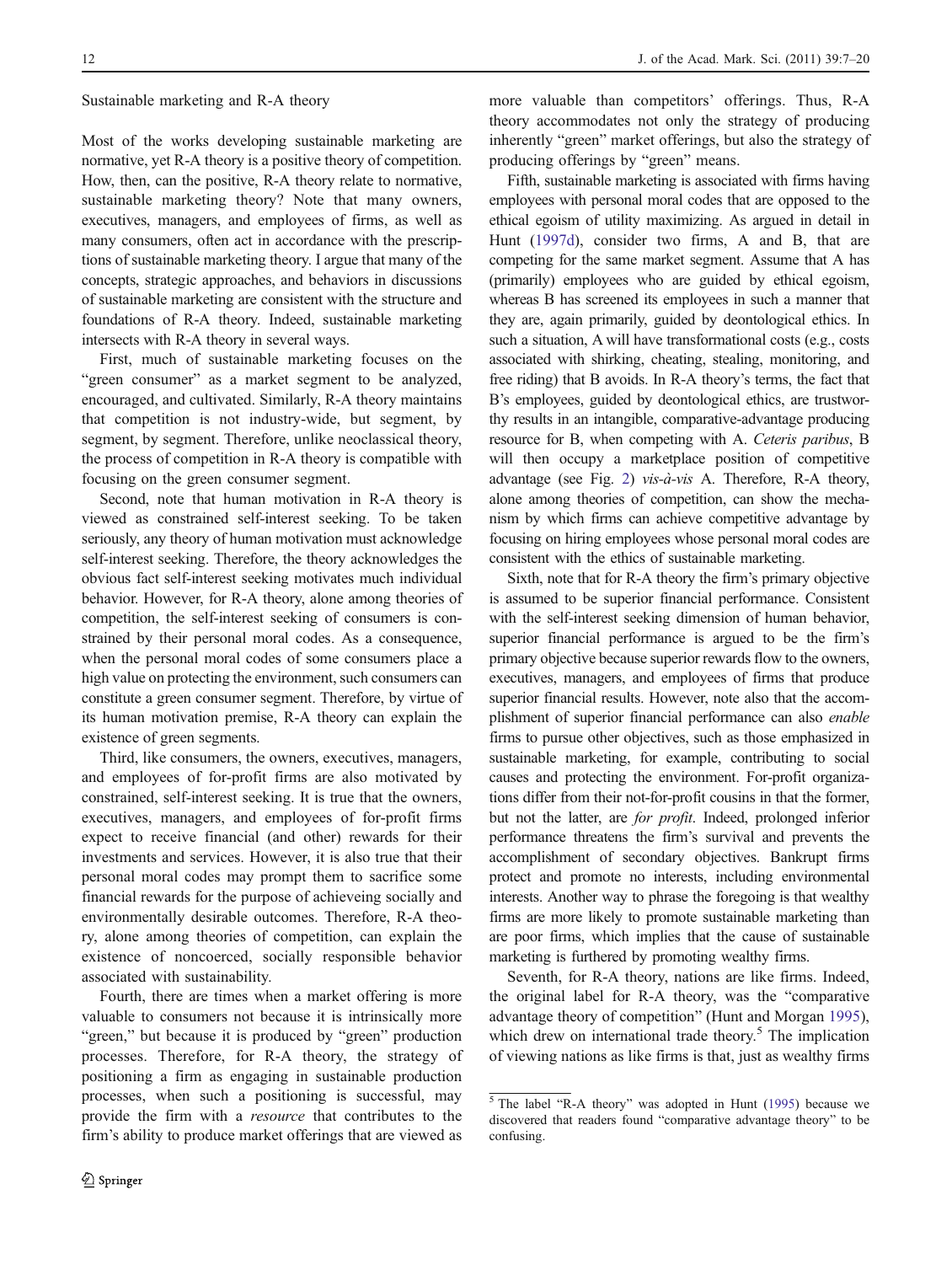<span id="page-6-0"></span>are more likely to favor sustainability, so are wealthy nations. It is no accident that the sustainability cause is strongest in prosperous nations. It is a truism that poor societies are less likely than wealthy societies to make the present sacrifices required for the purpose of not "compromising the ability of future generations to meet their own needs" (UNWCED [1987](#page-13-0), p. 8). Therefore, it is not just the objective of economic equity that makes the poverty of the nations of the underdeveloped world a concern for sustainability advocates; it is that when poor societies become prosperous they are more likely to themselves promote the kind of development that does not compromise future generations.

Therefore, sustainable marketing intersects with R-A theory in several ways. In the seventh way, sustainable marketing is tied to sustainable development; sustainable development is tied to the wealth of nations; and the wealth of nations is tied to economic growth. Turning now to our discussion of promoting the cause of sustainability by promoting economic growth, we begin with neoclassical growth theory.

# Neoclassical growth theory

The neoclassical model of economic growth is strongly associated with the works of Solow [\(1956](#page-13-0), [1957\)](#page-13-0), whose seminal efforts earned him the Nobel Prize in 1987. Using the notation of Romer ([1994\)](#page-13-0), a simple version of the neoclassical model of growth starts with an aggregate production function of the Cobb-Douglass form:

$$
Y = A(t)K^{1-\beta}L^{\beta}
$$
 (1)

In this equation,  $Y$  is net national product,  $A$  is the level of technology,  $K$  is the stock of capital,  $L$  is the stock of labor, and  $\beta$  denotes the share of output attributable to labor. Because neoclassical theory assumes perfect competition,  $\beta$  is also the share of total income *paid* to labor.  $A(t)$ signals the standard assumption in neoclassical theory that, though technology is changing through time, it is changing for reasons outside the model. Specifically, technology is an exogenously provided public good that changes not through the efforts (purposive or otherwise) of competitors, but from the basic science conducted by such entities as government or universities.

Economic growth, for neoclassical growth theory, can result from increases in labor  $(L)$ , capital  $(K)$ , the capital labor ratio  $(K/L)$ , and from the productivity increases resulting from changes in  $A(t)$ . Increases in the  $K/L$  ratio are referred to as "capital deepening," and increases in  $A(t)$ are referred to as "technological progress." Therefore, economic growth can come from movements along the existing, aggregate production function (by increases in L,  $K$ , and the  $K/L$  ratio) or from a shift to a new production function (by increases in technological progress).

Because the growth rate of  $L$  and  $A(t)$  are both exogenous in neoclassical growth theory, it focuses on K and  $K/L$ . In a closed economy, if s is the fraction of total output saved by consumers each year, then s is also the ratio of net new investment to net national product. Therefore,  $sY$  is the rate of growth of capital stock  $K$ . If  $y = Y/L$  signifies output per worker,  $k = K/L$  denotes the available capital per worker, and a "<sup>^"</sup> over a variable signifies its exponential rate of growth, then the growth in bincome per worker in an economy can be stated as: s its exponential rate of growth, then the growth in<br>per worker in an economy can be stated as:<br> $-\beta \hat{k} + \hat{A}$  (2)

$$
\widehat{y} = (1 - \beta)\widehat{k} + A \tag{2}
$$

If  $n$  is the exogenous growth rate of the labor force, then substituting in Eq. 2 an expression for  $\hat{k}$  in terms of s, n,  $A(t)$ , and y yields:  $A(t)$ , and y yields: *k* in terms of *s*, *n*,<br> $+ \hat{A}$  (3)

$$
\widehat{y} = (1 - \beta) \left[ sA(t)^{1/(1 - \beta)} y^{(-\beta)/(1 - \beta)} - n \right] + \widehat{A}
$$
\n(3)

Equations 2 and 3 imply both a theory of economic growth and a procedure for partitioning the overall growth of income per worker into its components. The implied theory of economic growth maintains that economies with a low K/L ratio will have a high marginal product of capital. Therefore, if, for example, a constant fraction s of the income generated by new investment is saved, then the gross investment in new capital goods may not only offset depreciation but also exceed the amount necessary to equip new entrants to the workforce. The increase in the K/L ratio results in increases in income per worker, or what is referred to as extensive growth. In short, economic growth is a resource re-allocation problem in that re-allocating resources from consumer goods to capital goods results in extensive growth.

For neoclassical growth theory, as  $K/L$  rises through time, the marginal product of new capital decreases, that is, there are decreasing returns to capital as a result of capital deepening. Eventually, the savings accruing to new additions to capital decrease to the point where they are just sufficient to cover depreciation and equip new entrants to the workforce (e.g., adding one tractor to a field increases labor productivity greatly; the second tractor increases it less). At this point, the economy is at long run equilibrium, economic growth stalls, and the standard of living stagnates.

Neoclassical growth theory: assumptions, implications, predictions

Neoclassical growth theory assumes that (1) an aggregate production function and its associated level of technology is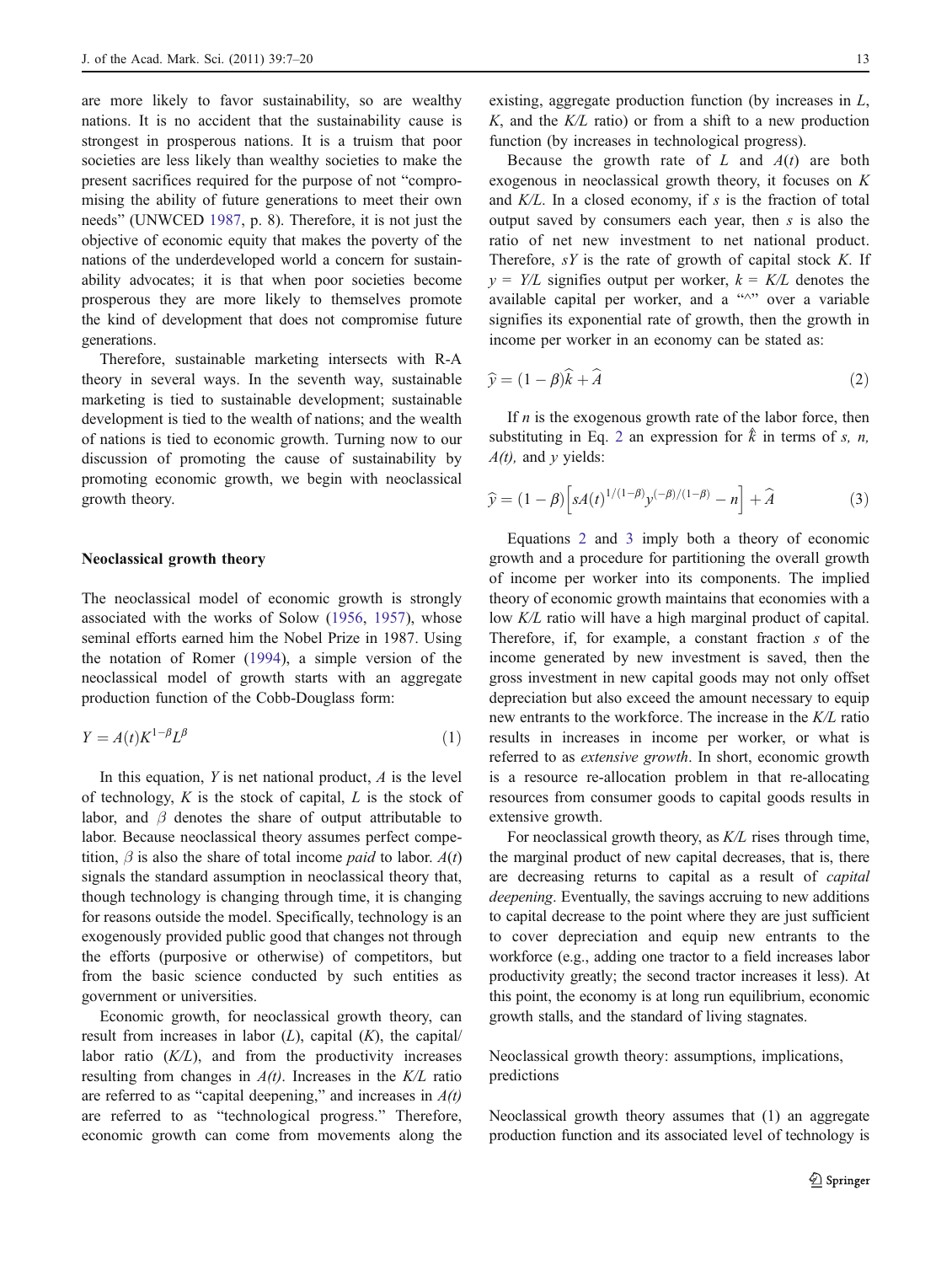available to economies as a whole, and (2) economies may be viewed as producing national income by combining homogenous capital and labor. However, the assumption that economies can usefully be viewed as "aggregated, production-function firms" is not our focus here. Rather, four specific assumptions of neoclassical growth theory and their associated implications and predictions need to be highlighted.

First, Eq. [2](#page-6-0) implies that increases in the capital-labor ratio, which result in capital deepening, are key for explaining economic growth. Capital deepening is the main cause of growth. Increases in technological progress, in contrast, are subsidiary. Therefore, the prediction of neoclassical growth theory is that most of the variance in per capita economic growth across nations should be accounted for by differences in the K/L ratio and little variance accounted for by technological progress.

Second, the policy implication of neoclassical growth theory is that low growth nations should save more to fund additional investment (e.g., Sachs [2005\)](#page-13-0). The increased investment will, in turn, increase the capital-labor ratio and stimulate economic growth. That is, the assumption of neoclassical growth theory is that increases in savings and investment cause economic growth; it is not just that investment and growth are correlated. In time series analyses, therefore, the prediction is that increases in investment should precede increases in economic growth.

Third, neoclassical growth theory assumes that technological progress is exogenous and not a result of the profitdriven actions of firms competing with each other. Indeed, because the theory assumes perfect competition, which is a zero economic profit (but not a zero accounting profit) situation, firms cannot have any profits to invest in outputaugmenting research and development. Therefore, the prediction is that most of the technological progress that influences economic growth stems from the "basic science" conducted by such institutions as government and universities; little or no technological progress stems from the actions of profit-driven firms.

Fourth, neoclassical growth theory is institutions-neutral. As in neoclassical theory in general, there is no provision in Eq. [2](#page-6-0) for different societal institutions to affect economic growth. The prediction, therefore, is that, if increases in investment are controlled for, differences in nations' societal institutions will explain only small amounts, if any, of the variance across nations in economic growth per capita.

The preceding four predictions or theses of neoclassical growth theory we may refer to as  $(1)$  the  $K/L$  ratio dominates technological progress, (2) investment causes economic growth, (3) technological progress is exogenous, (4) growth is institutions-neutral. Later in the article, we shall examine the empirical evidence on the four theses. Before doing so, however, we need to explicate the R-A theory approach to economic growth.

# Economic growth and R-A theory

Resource-advantage theory maintains that economic growth is produced by the *process* of vigorous R-A competition.<sup>6</sup> That is, economic growth results from the constant struggle for comparative advantages in resources that leads not only to increases in the efficient allocation of scarce, tangible resources but also—and more importantly—to innovations that result in the creation of new tangible, intangible, and "higher order" resources.

Because of its premise that firms seek superior financial performance (e.g., the drive for more profits than last year, for a higher rate of return than one's competitors), the status quo is always unsatisfactory in R-A competition. The implication is that the economic stagnation implied by general equilibrium is not inevitable. In terms of Fig. [2,](#page-3-0) there is a constant drive to move upward and to the right, to become more efficient and more effective. R-A competition prompts both efficiency-enhancing and effectiveness-enhancing innovations. In the aggregate, these productivity-enhancing, proactive and reactive innovations produce new resources and increases in capital, technological progress, and economic growth. "Capital," as discussed later, is a much richer concept in R-A theory than just neoclassical theory's physical capital.

Recall that R-A theory (1) defines resources as the tangible and intangible entities that enable a firm to efficiently and/or effectively produce market offerings that have value for some market segment(s) and (2) views firms as combiners of heterogeneous and imperfectly mobile resources. Therefore, the relationship between a firm's output and its resources may be expressed as:

Output  $=f(FR, PR, LeR, HR, IR, RR, OR)$  (4)

In Eq. 4, "Output" refers to the quantity and attributes of the firm's market offerings, FR stands for financial resources, PR for physical resources, LeR for legal resources, HR for human resources, IR for informational resources, RR for relational resources, and OR for organizational resources.

Total firm revenues derive from the prices that the attributes of the firm's offerings command in the marketplace and the quantity of the offerings produced and sold. Total firm costs derive from the costs of the seven forms of resources that, collectively, produce the firm's output. Firm growth (e.g., increases in sales and profits), therefore, can result from numerous kinds of efficiency-enhancing and effectiveness-enhancing innovations.

<sup>6</sup> See Hunt [\(1997b](#page-12-0)) for how R-A theory provides a theoretical foundation "new growth theory," in general, and endogenous growth models, in particular.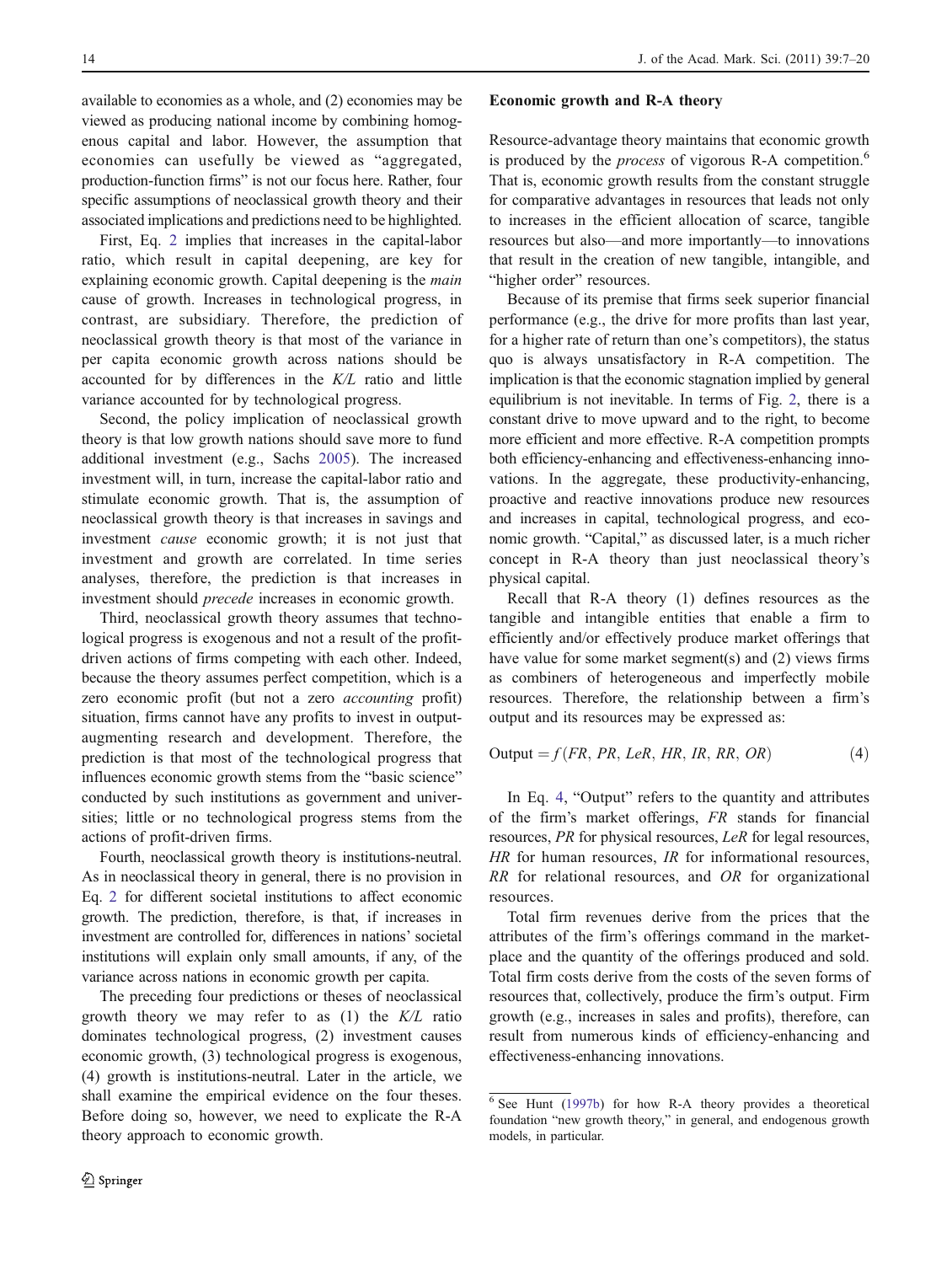For example, extant firms can grow and/or new firms can be formed by nine forms of innovation: (1) increasing the perceived value of the attributes of the firm's offerings by the better use of extant resources, (2) increasing the perceived value of the firm's offerings through adding to the quantity or quality of extant resources, (3) decreasing the cost of the firm's market offerings through the better use of extant resources, (4) decreasing the cost of the firm's market offerings through adding to the quantity and quality of extant resources, (5) identifying through entrepreneurship new market opportunities for the firm's extant resources, (6) identifying through entrepreneurship unserved market opportunities that require additions to or improvements in the quantity and quality of the firm's stock of resources, (7) identifying through entrepreneurship market opportunities unserved by extant firms and then forming new firms by acquiring and/or developing the resources to produce new market offerings, (8) increasing the quantity of the firm's offerings by the better management of extant resources, and (9) increasing the quantity of the firm's extant offerings by adding to the quantity or quality of the firm's extant resources.

In R-A theory, because of its premises of heterogeneous products, imperfect information, and heterogeneous resources, any or all of the preceding nine forms of innovation can (1) result from the quest for superior financial performance, (2) produce growth in output of extant firms, and (3) produce growth in output by adding new firms. In contrast, because neoclassical growth theory adopts perfect competition and its assumptions of homogenous products, perfect information, and homogenous resources, it restricts itself to the "innovation" of adding to the quantity of resources, which is identified as a portion of the ninth form of innovation (improving the quality of resources is an innovation not available to the neoclassical firm because of perfect information). Specifically, because neoclassical theory limits itself to those resources that have a marginal product (i.e., one can take the first derivative of an equation—the production function—in which the resource appears), neoclassical growth theory limits itself to the "innovation" of increasing the quantity of homogenous physical resources and homogenous labor.

The concept of an economy's private sector "capital," therefore, in neoclassical growth theory refers to the aggregate of the homogenous physical resources of the firms in an economy, sometimes augmented by "human capital." In contrast, R-A theory expands the concept of private sector capital to refer to the aggregate of the financial, physical, legal, human, informational, relational, and organizational resources of the firms in an economy.

R-A theory can adopt an expanded, richer view of capital because it is not committed to neoclassical theory's position that a zero economic profit for firms is optimal and

all resources must have a marginal product. The premise of R-A theory that firms seek superior financial performance, plus its acknowledgement that superior financial performance is possible, when combined with its position that entities need not be capable of being in a differential equation in order to qualify as a resource, enable it to accommodate an important fact: firms, through the process of competition, accumulate, develop, and create the various kinds of tangible, intangible, and "higher order" resources that collectively constitute an economy's private-sector capital.

We now return to the four predictions or theses of neoclassical growth theory. In each case, R-A theory makes the opposite prediction.

Technological progress vs. K/L ratio

First, because (1) it focuses on the role of proactive and reactive innovations in promoting increases in productivity, and (2) it expands the concept of capital to include not only physical capital but also human, informational, relational, and organizational capital, R-A theory predicts that what is labeled "technological progress"—the residual in crosscountry regressions—will account for most of the variance in per capita economic growth. Much less variance will be accounted for by differences in the K/L ratio.

#### Investment

Second, recall that neoclassical growth theory posits that increases in investment in physical capital cause economic growth. In contrast, R-A theory provides that all nine of the efficiency-enhancing and effectiveness-enhancing forms of innovation can result in firm growth or new firms and, hence, can contribute to economic growth. Furthermore, though some forms of innovations result in increases in physical capital investment that, in turn, increase output, most do not. Indeed, in most cases, increases in output result in increases in physical capital investment. Therefore, for R-A theory, though some increases in physical capital may precede or be concomitant with economic growth, the main case in time series analyses should be that economic growth precedes increases in physical capital investment.

#### Endogenous technological progress

Third, recall that neoclassical growth theory predicts that little or no technological progress stems from the actions of profit-driven firms. In contrast, because of its focus on the proactive and reactive innovations prompted by the process of competition, R-A theory predicts that most of the technological progress that drives economic growth stems from the actions of profit-driven firms.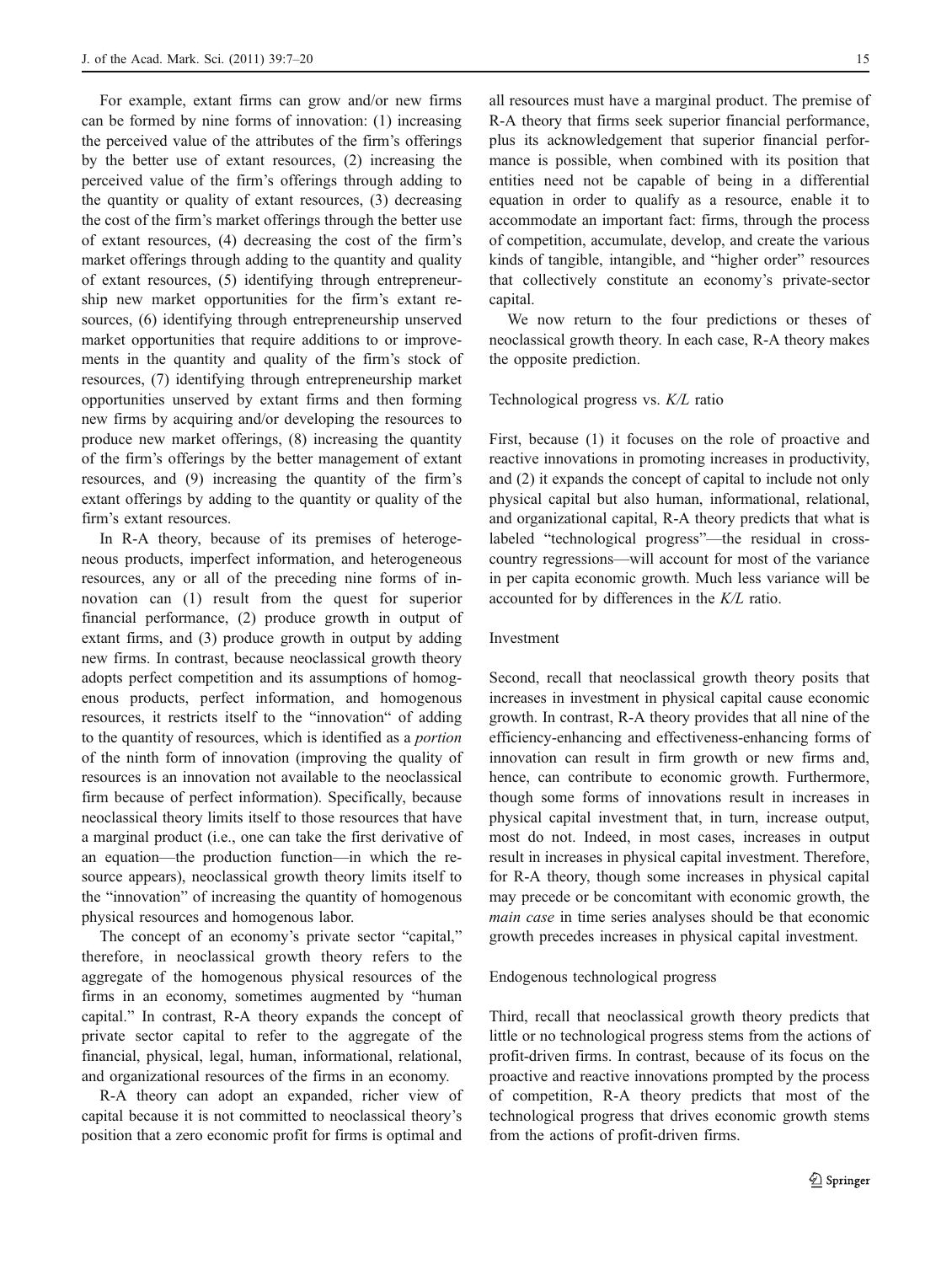#### Institutions-neutral

Fourth, R-A theory is not institutions-neutral. For example, adopting the historical tradition's view that firms are historically situated in space and time (Chandler [1990](#page-12-0)), R-A theory—unlike neoclassical theory—incorporates the institution of private property. Furthermore, note that R-A theory posits that the process of competition is significantly influenced by six environment factors: societal resources, societal institutions, the characteristics of competitors, the characteristics of suppliers, consumers, and public policy. For R-A theory, these environmental factors influence the process of competition and how well the process works. Therefore, R-A theory predicts that, after increases in investment are accounted for, differences in societal institutions across nations will explain significant variance in economic growth per capita.

To conclude this section, neoclassical growth theory and R-A theory make empirically testable, opposite predictions on four key issues concerning economic growth. We now focus on the empirical evidence on the theses.

# Empirical evidence

Does the K/L ratio dominate technological progress?

The first major test of neoclassical growth theory was by Robert Solow, himself [\(1957](#page-13-0)). He develops (a version of) Eq. [2](#page-6-0) and seeks to apply it to the growth of the U.S. economy from 1909 to 1949. After calculating the technical change index for each year from 1909 to 1949, he concludes that "8 cents of the 65 cent increase [from 1909 to 1949] can be imputed to increased capital intensity [increases in the  $K/L$  ratio], and the remainder to increased productivity" (1957, p. 316). In percentage terms, "87½% of the increase [is] attributable to technical change and the remaining 12½% to increased use of capital" (p. 320).

Since Solow's [\(1957](#page-13-0)) original estimate that technological progress accounts for 87½% of economic growth and the K/L ratio only 12½%, numerous studies have documented that technological progress dominates the K/L ratio (e.g., see Denison [1985](#page-12-0)). Because "technological progress" is a catchall residual in empirical studies, efforts have focused on identifying variables that reduce the size of the residual. Levine and Renelt [\(1991](#page-13-0)) review 41 growth accounting studies that attempt to explain average annual growth rate per capita (GYP) and reduce the "Solow residual." They find that the economic growth per capita across 101 economies appears to be related to initial income (negatively), population growth (negatively), human capital (positively), and investment (positively). Important for our purposes, even when measures of human capital, population growth, and initial income are added to investment, the resulting  $R^2$  is only 0.46. That is, "technological progress," the label given to the residual, still accounts for over half the variance in growth rates in GDP per capita across economies.

In conclusion, as to the first thesis, the empirical evidence indicates that technological progress dominates the K/L ratio in economic growth. Neoclassical growth theory makes the wrong prediction; dynamic, R-A theory predicts correctly.

Does investment cause economic growth?

The policy implication of neoclassical growth theory is that low growth nations should save more to fund additional investment because increases in savings and investment cause economic growth. In time series analyses, therefore, the prediction is that increases in investment should precede increases in economic growth. In contrast, for R-A theory, though some increases in physical capital may precede or be concomitant with economic growth, the main case in time series analyses should be that economic growth precedes increases in physical capital investment.

Blomström et al. ([1996](#page-12-0)) conduct a series of regressions with real growth in GDP per capita in each time period as the dependent variable and five independent variables often used in growth accounting studies. They find in all the regressions that growth appears to precede, not follow, investment. Blomström et al. ([1996](#page-12-0), p. 276) conclude:

Thus, we find no evidence that fixed investment (or equipment investment) is the key to economic growth. This conclusion is in line with the last 25 years of research in development economics, which shows that the path to growth and development is much more than simply raising saving and investment rates from 5 to 15%, as Arthur Lewis, Walter Rostow, and others suggested in the 1950s. Institutions, economic and political climate, and economic policies that encourage education, inflows of direct investment, lower population growth, and the efficient use of investment seem to be the chief foundations for economic growth.

The findings of Blomström et al. [\(1996](#page-12-0)) have been replicated by Barro [\(1997](#page-12-0)). He uses three-stage, least squares estimation techniques on panel data for roughly one hundred countries over three time periods: 1965–1975, 1975–1985, and 1985–1990. When the period-average investment ratio for the preceding five years is entered into multiple regressions with eleven control variables (and real, per capita GDP growth rates are used as the dependent variable), the beta coefficient for investment is not statistically significant. However, when contemporaneous investment is entered, its coefficient is positive and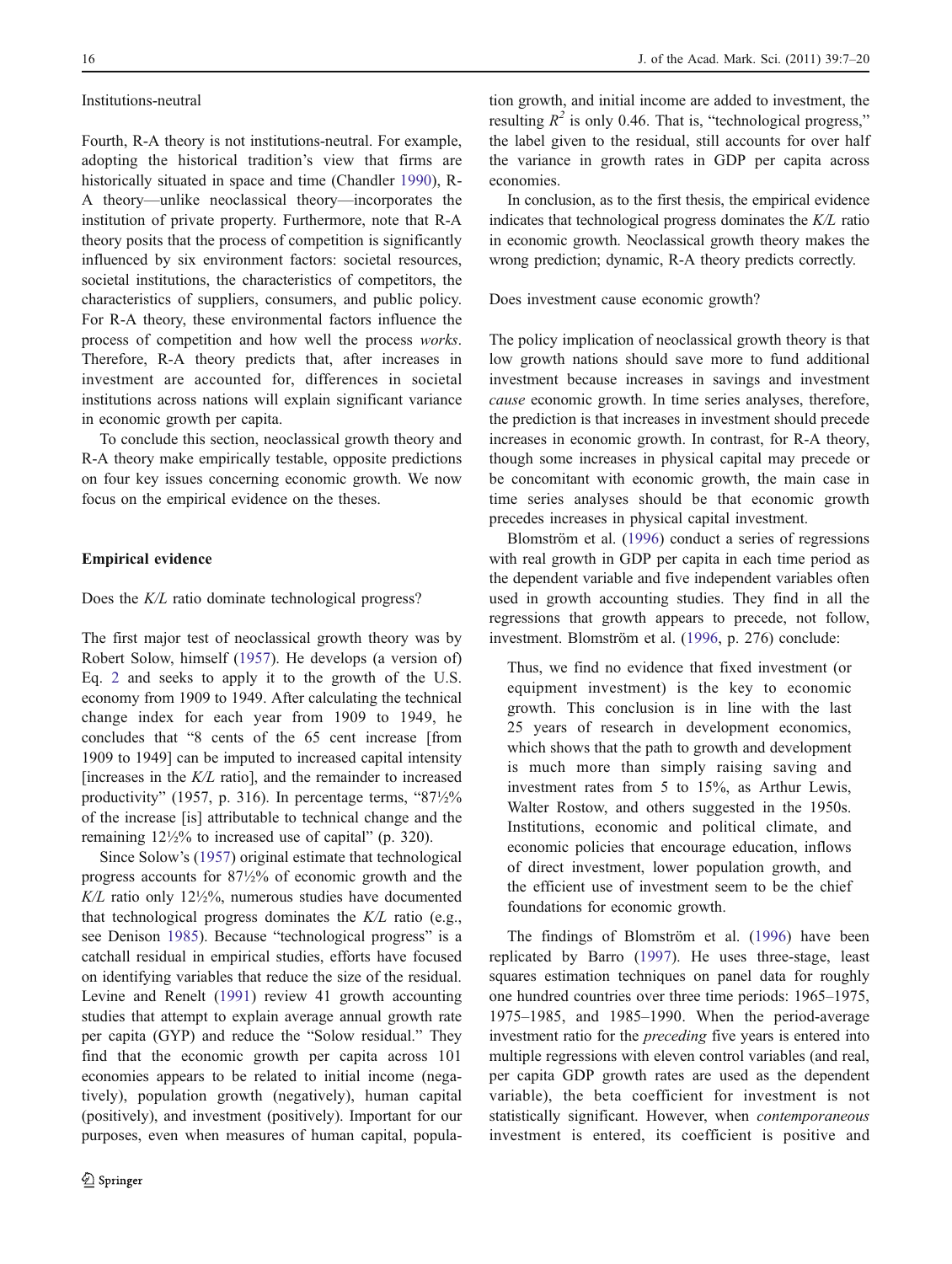significant. Barro [\(1997](#page-12-0), p. 33) concludes: "These findings suggest that much of the positive estimated effect of the investment ratio on growth in typical cross-country regressions reflects the reverse relation between growth prospects and investment."

In conclusion, as to the second thesis, the empirical evidence indicates that the main case is that increases in economic growth cause increases in investment in physical capital, not the reverse. Neoclassical theory makes the wrong prediction; dynamic, R-A theory predicts correctly.

# Is technological progress exogenous?

Neoclassical growth theory assumes or predicts that most of the technological progress that influences economic growth stems directly from the basic science conducted by institutions such as government and universities; little or no technological progress stems from the innovations of profit-driven firms. In contrast, because of its focus on the proactive and reactive innovations prompted by the process of competition, R-A theory predicts that most of the technological progress that drives economic growth stems from the actions of profit-driven firms.

As to whether the basic science conducted by government and universities drives technological progress, Schumpeter [\(1950,](#page-13-0) pp. 106, 110; italics added) was prescient:

What we have got to accept is that it [the imperfect competition of large corporations] has come to be the most powerful engine of ...the long-run expansion of total output...In this respect, perfect competition is not only impossible but inferior, and has not title to being set up as a model of regulation of industry... [Is] not the observed [high growth] performance due to that stream of inventions that revolutionized the technique of production rather than to the businessman's hunt for profits? The answer is in the negative. The carrying into effect of those technological novelties was of the essence of that hunt. And even the inventing itself...was a function of the capitalist process...It is therefore quite wrong...to say... that capitalist enterprise was one, and technological progress a second, distinct factor in the observed development of output; they were essentially one and the same thing, as...the former was the propelling force of the latter.

Since the time of Schumpeter ([1950\)](#page-13-0), studies of innovation routinely stress the role of profit-oriental firms. Studies of innovations in such industries as machine tools (Rosenberg [1963](#page-13-0)), aircraft (Constant [1980\)](#page-12-0), synthetic chemicals (Freeman [1982](#page-12-0)), metallurgy (Mowery and Rosenberg [1989](#page-13-0)), and semiconductors (Dosi [1984\)](#page-12-0) all support the view that the profit motive stimulated innovations.

In conclusion, as to the third thesis, the innovations that constitute technological progress and drive economic growth are endogenous to the process of competition. Neoclassical theory makes the wrong prediction; dynamic, R-A theory predicts correctly.

#### Is growth institutions-neutral?

Recall that the equations that constitute neoclassical growth theory imply that growth is institutions-neutral. The empirical prediction, therefore, is that, if increases in investment are controlled for, differences in societal institutions will explain only small amounts, if any, of the variance across nations in economic growth per capita. In contrast, R-A theory maintains that wealth-creation, that is, increases in productivity and economic growth, stems from the vigorous R-A competition that, in turn, requires a favorable institutional environment (see Fig. [1\)](#page-3-0). Therefore, R-A theory predicts that, if increases in investment are accounted for, differences in societal institutions across nations will explain significant variance in economic growth per capita. That is, because R-A theory is a substantive theory, not a series of equations, it is not institutions-neutral.

If the central economic lesson of the 20th century is that market-based economies are generally more productive than command economies, why aren't all market-based economies wealthy? The analyses of economic growth, by a wide variety of scholars working within many different research traditions, all agree that the answer lies in institutional factors. Working within the historical tradition, North [\(1990](#page-13-0), p. 9) finds that societies that have become wealthy over time have become so "because the underlying institutional framework persistently reinforced incentives for organizations to engage in productive activity." In contrast, he notes, "in many Third World countries today, . . . the opportunities for political and economic entrepreneurs . . . overwhelmingly favor activities that promote redistributive rather than productive activity, that create monopolies rather than competitive conditions, and that restrict opportunities rather than expand them" (p. 9).

If wealthy nations are wealthy because they have evolved sets of institutions that protect property rights and hence are efficient in creating economic growth, how do poor societies, often with political "lock-ins," go about creating institutions that encourage productivity? North [\(1990](#page-13-0), p. 140) identifies the goal that policy-makers should adopt: "One gets efficient institutions by a polity that has built-in incentives to create and enforce efficient property rights." He notes, however, that the serious study of institutions that can further this goal has been long neglected in economics. Furthermore, he laments, the dominant, neoclassical research tradition represents a serious, perhaps insurmountable, obstacle for anyone attempting to understand how societies can create efficient institutions because the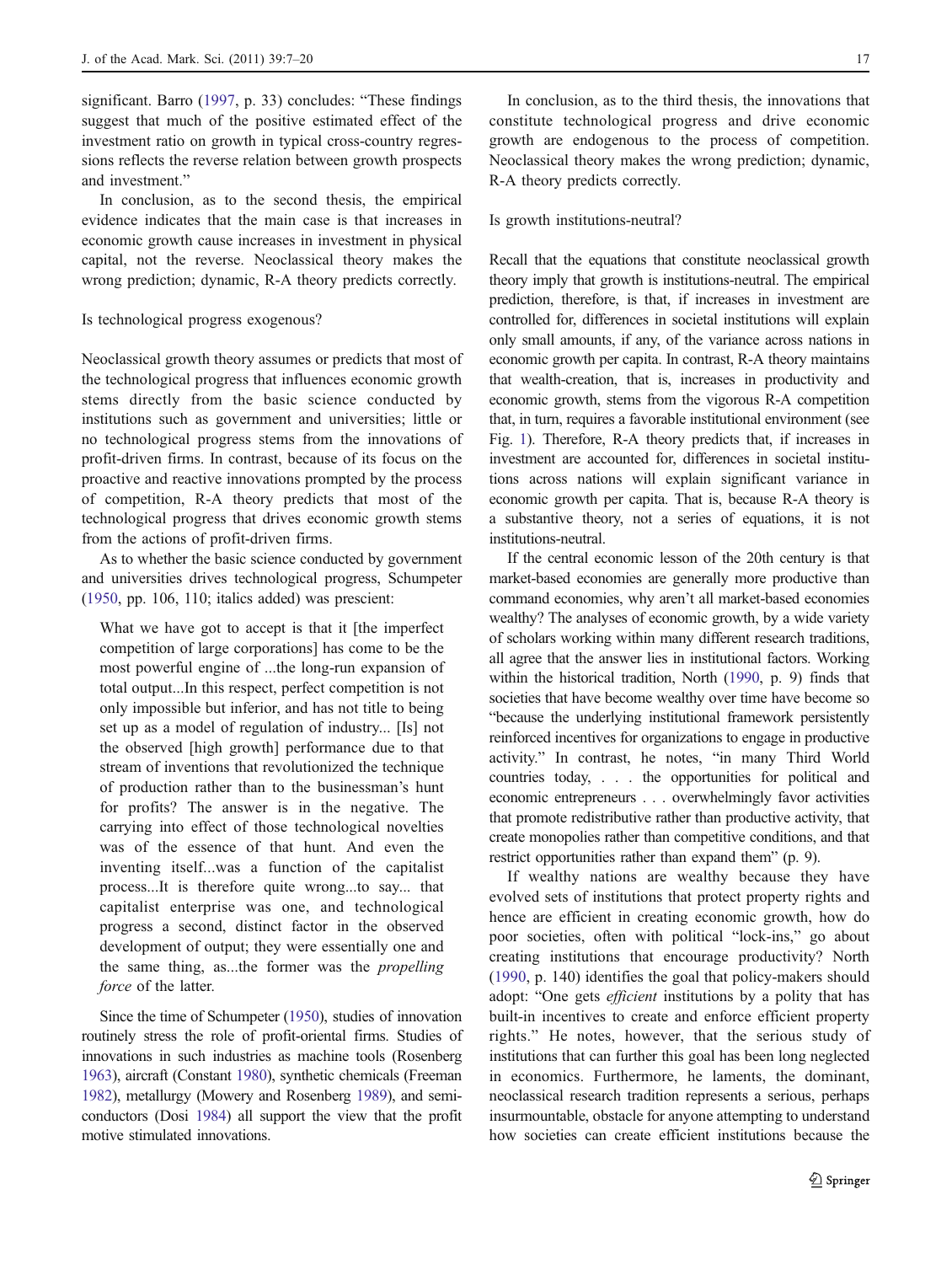tradition is "locked-in" to being a series of equations that are institutionless.

Buttressing North's conclusions is the empirical work of Knack and Keefer ([1995\)](#page-13-0). They focus on the on the influence on economic growth of institutions that protect property rights, using two indices provided by private international investment risk services: the International Country Risk Guide (ICRG) and the Business Environmental Risk Intelligence (BERI). These indices focus on institutions such as: (1) quality of bureaucracy (e.g., autonomy from political pressure), (2) corruption in government (e.g., bribes and other illegal payments), (3) the rule of law (e.g., an independent judiciary), (4) expropriation risk (e.g., risk of confiscation and forced nationalization), (5) repudiation of contracts by government (e.g., risk of modification of contracts by or new government), and (6) infrastructure quality (e.g., quality of transportation and communications).

To explore the relationship between the protection of property rights and economic growth, Knack and Keefer [\(1995](#page-13-0)) run several regressions on economic growth data for 1974–1989. Important for our purposes, when they use average GDP per capita growth as the dependent variable, the beta coefficients for both ICRG and BERI in the regression are positive and significant. Knack and Keefer [\(1995](#page-13-0), p. 223) conclude: "institutions that protect property rights are crucial to economic growth and investment."

Barro ([1997\)](#page-12-0) provides an extensive analysis of the empirics of economic growth and uses a panel of approximately 100 countries for three time periods, 1965– 1975, 1975–1985, and 1985–1995. His methodology, therefore, enables him to explore for both cross-sectional (between-country) and time series (within country) effects, with the latter being important for the issue of causality. Thus, a key issue is whether measures of independent variables should precede economic growth or be concurrent with it. Barro [\(1997](#page-12-0)) argues that causality implies that six of his variables should be measured in time-periods that precede the growth period to be explained: (1) log GDP, (2) log of fertility rate, (3) government consumption rate, (4) Gastil democracy index, (5) Gastil democracy index squared, and (6) investment. That is, for each of these six variables, he inputs measures for 1960–1964 to explain 1965–1975 growth, 1970–1974 to explain 1975–1985 growth, and so on.

Barro's ([1997](#page-12-0)) final equation for GDP per capita growth in the three time periods explains 60%, 52%, and 47%, respectively, of the variance. Important for our purposes, the final equation shows that the three measures that specifically relate to the protection of property rights are significant predictors of GDP per capita growth. In contrast, the preceding time-period's investment is not a significant predictor of growth. The ICRG rule of law index is positive and significant; the democracy index is positive and significant; and the democracy index squared is negative and significant. Barro ([1997](#page-12-0), pp. 58–59) speculates as to why there is a positive linear effect of democracy on economic growth but a negative quadratic effect:

One way to interpret the results is that in the worst dictatorships, an increase in political rights tends to increase growth and investment because the benefit from limitations on governmental power is the key matter. But in places that have already achieved a moderate amount of democracy, a further increase in political rights impairs growth and investment because the dominant effect comes from the intensified concern with income redistribution.

As a final example of empirical works on institutions and economic growth, Gwartney et al. ([1996\)](#page-12-0) and Gwartney and Lawson [\(1997\)](#page-12-0) explore the role of packages of institutions in promoting economic growth, using their Index of Economic Freedom. For this index: "Individuals have economic freedom when (a) property they acquire without the use of force, fraud, or theft is protected from physical invasions by others and (b) they are free to use, exchange, or give their property to another as long as their actions do not violate the identical rights of others" (Gwartney et al. [1996](#page-12-0), p. 12). The Index is a package of seventeen components that fall into four major groupings: (1) money and inflation, (2) government operations and regulations, (3) takings and discriminatory taxation, and (4) restraints on international exchange. Important for our purposes are the relationships Gwartney et al. [\(1996](#page-12-0)) find between the Index and both wealth and economic growth. When they grade nations A, B, C, D, F, and F- based on 1995 level of economic freedom, the average 1994 GDP per capita for each group (in 1985 dollars) was \$15,800, \$13,700, \$7,900, \$3,800, \$3,100, and \$1,700, respectively (p. xxii). That is, economically free nations have much more productive economies. When they compute the average growth rate of GDP per capita (1980–1994) for the same groupings, the percentages are 3.3, 2.0, 1.5, 1.3, 0.8, and −1.3, respectively (p. xxii). That is, the more economically free a nation is, the faster the economy grows. When they compare the average growth rates (1980–1994) of the ten countries with the largest increases in economic freedom to the ten with the largest decreases, the averages were 2.7% and −1%. That is, increasing economic freedom produces increased growth; decreasing economic freedom depresses growth (p. xxvii). These striking results do not appear to be an artifact of how the Index is constructed. Indeed, there is nothing in the way the indexes are calculated that would prevent them from having no correlation whatsoever with such completely independent numbers as per capita GDP and the rate of growth of GDP (Friedman [1996](#page-12-0), p. viii).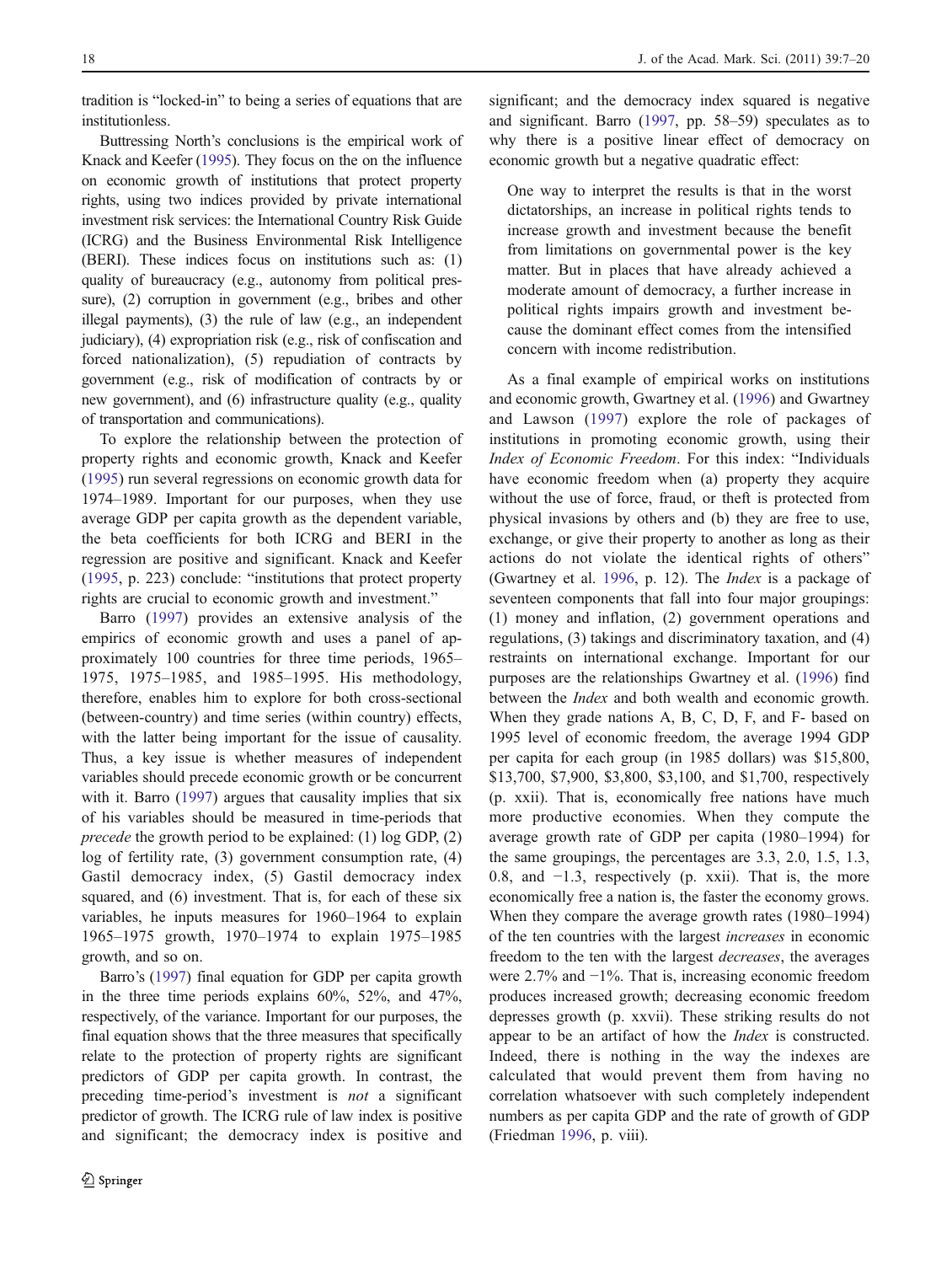<span id="page-12-0"></span>Why the strong relationships between economic freedom, productivity, and economic growth? Gwartney, et al. (1996, pp. 89–90) argue:

If people are not permitted to keep what they produce and earn, they will have little incentive to either upgrade their skills or invest in structures and machines designed to enhance future productivity ... if individuals are not allowed to try new ways of doing things, innovation and improvements in technology will be stifled.... [In contrast], if an economy's institutions are consistent with economic freedom, it will be easier for people to cooperate with each other, specialize in areas where they have a comparative advantage, and realize gains from trade and entrepreneurship.

In conclusion, as to the fourth thesis, some societal institutions promote economic growth, others do not. R-A theory—alone among extant theories of competition—can explain the empirical findings: formal institutions promoting economic freedom promote R-A competition, which, in turn, promotes efficiency, effectiveness, and the innovations that drive economic growth. Neoclassical theory makes the wrong prediction; dynamic, R-A theory predicts correctly.

# Conclusion

Sustainable economic development poses major challenges for marketing with regard to futurity, equity, and needs/ wants. The challenge of economic equity is to work toward ensuring that poor countries, not just wealthy nations, participate in the costs and benefits of economic development. This article argues that, rather than redistributing wealth from wealthy societies to poor societies, the best way to approach this challenge is to promote the economic growth of poor countries. In addition, because prosperous nations are more likely than poor nations to promote the kind of development that does not compromise future generations, the sustainability cause itself is furthered by promoting the economic growth of poor nations.

However, past efforts to promote economic growth of poor countries have failed because such policies have been guided by an impoverished theory of economic growth: neoclassical growth theory. Economic growth does not result from increases in investment, as neoclassical economic theory maintains. Rather, it results from the process of dynamic competition, as predicted by R-A theory. Indeed, the empirical evidence is unequivocal: economic growth results from the innovations that spring from dynamic competition. The policy implications are also clear: societies seeking economic growth should not focus their public policy attention on increasing investment. Rather, they should focus on institutions that favor

economic freedom and dynamic, R-A competition. Sustainable development requires meeting the economic equity challenge. This challenge can be met by fostering economic growth and promoting economic freedom.

The citizens of impoverished nations are poorly served by impoverished economic theories. Sustainable marketing is tied to sustainable development; sustainable development is tied to the wealth of nations; the wealth of nations is tied to economic growth; economic growth is tied to economic freedom and R-A competition. Therefore, sustainable marketing is tied to economic freedom and R-A competition.

# References

- Arnett, D. B., & Hunt, S. D. (2002). Competitive irrationality: The influence of moral philosophy. Business Ethics Quarterly, 12(3), 279–303.
- Barro, R. J. (1997). Determinants of economic growth. Cambridge: MIT Press.
- Blomström, M., Lipsey, R. E., & Zejan, M. (1996). Is fixed investment the key to economic growth? The Quarterly Journal of Economics, 111, 269–276.
- Bridges, C. M., & Wilhelm, W. B. (2008). Going beyond green: The 'Why and How' of integrating sustainability into the marketing curriculum. Journal of Marketing Education, 30(1), 33–46.
- Chandler, A. D. (1990). Scale and scope: The dynamics of industrial capitalism. Cambridge: Harvard University Press.
- Constant, E. W. (1980). The origins of the turbojet revolution. Baltimore: Johns Hopkins University Press.
- Denison, E. F. (1985). Trends in American economic growth, 1929– 1982. Washington: The Brookings Institution.
- Dosi, G. (1984). Technical change and industrial transformation. London: Macmillan.
- Elkington, J., & Hailes, J. (1988). The green consumer guide. London: Victor Gollancz.
- Ellig, J. (Ed.). (2001). Dynamic competition and public policy: Technology, innovation, and antitrust issues. Cambridge: Cambridge University Press.
- Freeman, C. (1982). The economics of industrial innovation (2nd ed.). London: Francis Pinter.
- Friedman, M. (1996). Essays in positive economies. Chicago: University of Chicago Press.
- Grengs, C. M. (2006). Verizon v. Trinko: From post-Chicago antitrust to resource-advantage competition. Journal of Law, Economics, & Policy, 2(1), 105–144.
- Gwartney, J., & Lawson, R. (1997). Economic freedom of the world 1997. Vancouver: The Fraser Institute.
- Gwartney, J., Lawson, R., & Block, W. (1996). Economic freedom of the world: 1975–1995. Vancouver: The Fraser Institute.
- Henion, K. E., & Kinnear, T. C. (1976). *Ecological marketing*. Chicago: American Marketing Association.
- Hodgson, G. M. (1993). Economics and evolution. Ann Arbor: University of Michigan Press.
- Hunt, S. D. (1995). The resource-advantage theory of competition: Toward explaining productivity and economic growth. Journal of Management Inquiry, 4, 317–332.
- Hunt, S. D. (1997a). Competing through relationships: Grounding relationship marketing in resource advantage theory. Journal of Marketing Management, 13, 431–445.
- Hunt, S. D. (1997b). Evolutionary economics, endogenous growth models, and resource-advantage theory. Eastern Economic Journal, 23(4), 425–439.